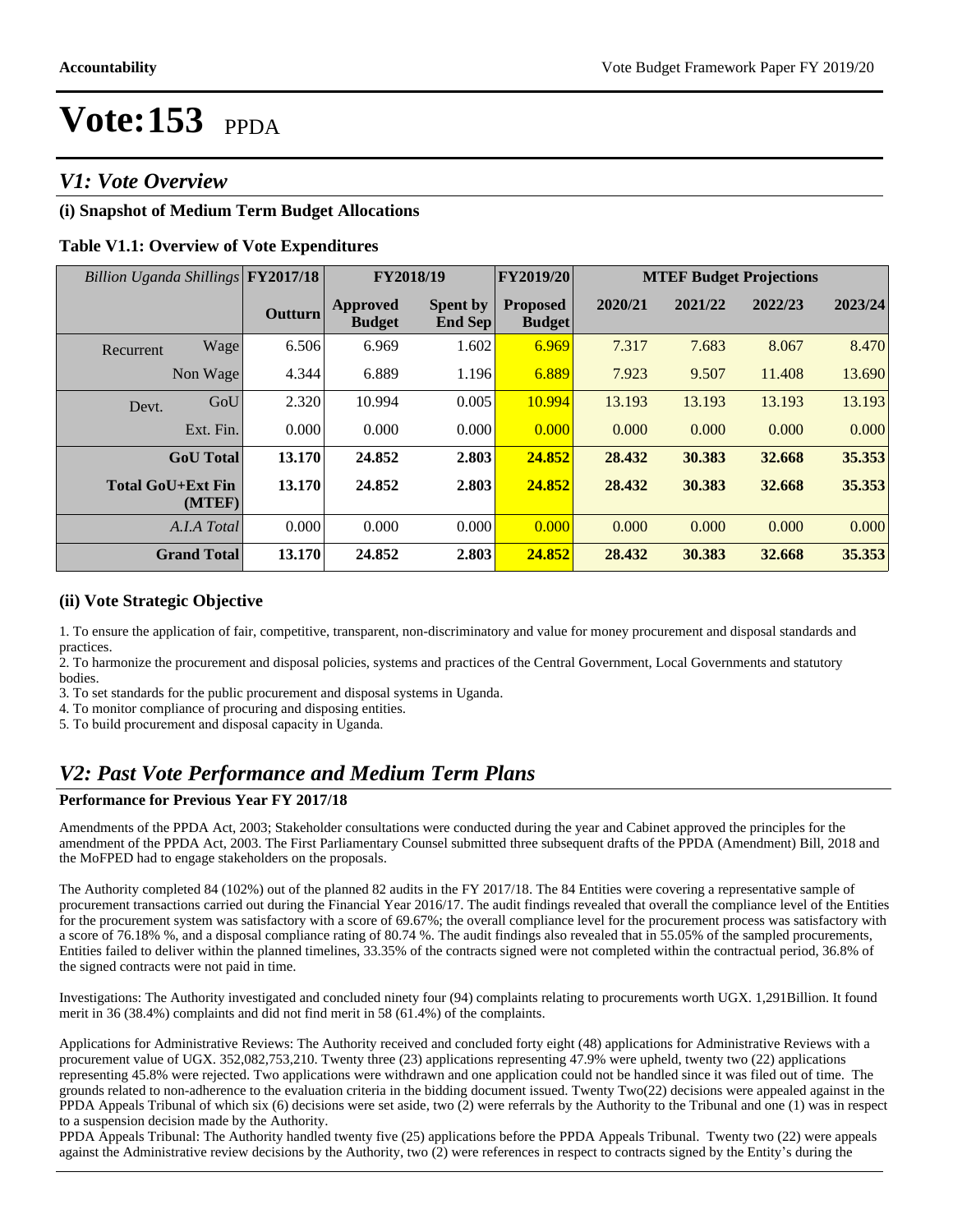statutory administrative review period and one (1) was in respect to a suspension decision made by the Authority.Out of the twenty three (23) applications heard on merit, the PPDA Appeals Tribunal dismissed twelve (12) applications representing 52%, allowed eleven (11) applications representing 47%. One (1) application was withdrawn and in one (1) application, parties entered into a consent agreement.

Roll out of the Government Procurement Portal (GPP): In the FY 2017/18, GPP was rolled out to 28 PDEs bringing the total number of Entities on the system to 195 representing a coverage of 54%. The Authority was able to assess performance of 195 PDEs which entered data on the Portal. The total number of contracts entered into the portal and analysed in the FY 2017/18 was 12,760 compared to 20,937 contracts in the FY 2016/17. However, there was an increase in the total value of procurements in the system from UGX 2.7 Tn in FY 2016/17 to UGX 3.3 Tn in FY 2017/18.

Bidder Participation in the Procurement Process: The average number of bids received regardless of the method of procurement was approximately 2.2 bids. This low level of competition is more pronounced in the Local Government Entities and is attributed to the delayed payment of providers, collusion between bidders and perceived high levels of corruption in public procurement by bidders.

Promoting Local Content in Public Procurement: Following the issues raised with respect to Guideline 2/2017 on reservation schemes to promote local content in public procurement, the Authority revised and issued Guideline 1/2018 which became effective on 15th February 2018. The revised Guideline allowed the participation of both resident and national providers in the reserved contracts by threshold. Submission of Procurement Plans and Reports: There was an improvement in submission of procurement plans from 87% in the FY2016/17 to 91.3% in the FY2017/18.With regards to the requirement to submit procurement reports, there was a marked decline from 77% in the FY2016/17 to 59% in the FY 2017/18. The category of Entities that were most non-compliant were the foreign missions.

Register of Providers (RoP): The Authority is mandated to establish and maintain a register of providers for works, services and supplies. This is a step to promote a sound business environment and is a quick avenue to reduce process time and cost during the prequalification process. In the Financial Year 2017/18, 2,095 new providers were registered on the RoP and 4,703 existing providers renewed their subscription. A total of UGX 632 million was generated from the RoP. There is greater potential in the RoP but this is threatened by some Entities which do not use the register of providers as part of their evaluation criteria which reduces the relevance of a providers' presence on the register of providers.

Implementation of PPDA Recommendations: The Authority conducted follow up activities in 108 Entities. A total of 1,058 recommendations were reviewed and of these 726 recommendations (69%) were found to have been implemented and 332 recommendations (31%) were either partially implemented or not implemented.

During the period, a total of thirty six (36) recommendations were investigated and concluded out of 103 recommendations. 25 (69.4%) providers were suspended for different periods for breach of the ethical code of conduct of providers in respect to fraudulent and corrupt practice, misrepresentation, and breach of contractual obligations. 11 (30.5%) providers were exonerated since the Authority found no merit in the recommendations.

The procurement of the systems vendor was completed and the contract was signed by European dynamics. A one week inception report training was conducted in which the system provider interfaced with the project implementation team from the piloting entities to get clarity on the procurement processes in Government of Uganda. Consultations were initiated to determine the systems specifications. Accreditations: The Authority handled twenty one (21) applications for accreditation of alternative procurement procedures and granted seventeen (17) and rejected three (3). One was still under consideration.

The Authority conducted trainings for 2,050 participants. The major capacity building activities include induction of contracts committee members for Central Government Entities, training of the CSOs, government officials and demand driven trainings.

Common User Items and Average Prices Survey: The Authority in collaboration with the Makerere University School of Statistics and Planning conducted a survey to update the list and average prices of common user items in Northern Region (Gulu), Western Region (Mbarara) Eastern Region (Mbale) and Central Region (Kampala) .This enabled stakeholders to access the updated indicative market rates and prices which would help them make the right decisions on value based pricing of goods, works, and services.

The Authority conducted studies on; existing opportunities and barriers to participation of women enterprise in public procurement; GOU understanding of corruption in Uganda and causes of low competition in public procurement.

The Authority organised the 10th East African Procurement Forum.The theme of the forum was; "Leveraging Technology for improved procurement outcomes". The Forum aims at bringing together the public and private sector actors from the East Africa partner states to share best practices as well as challenges in public procurement.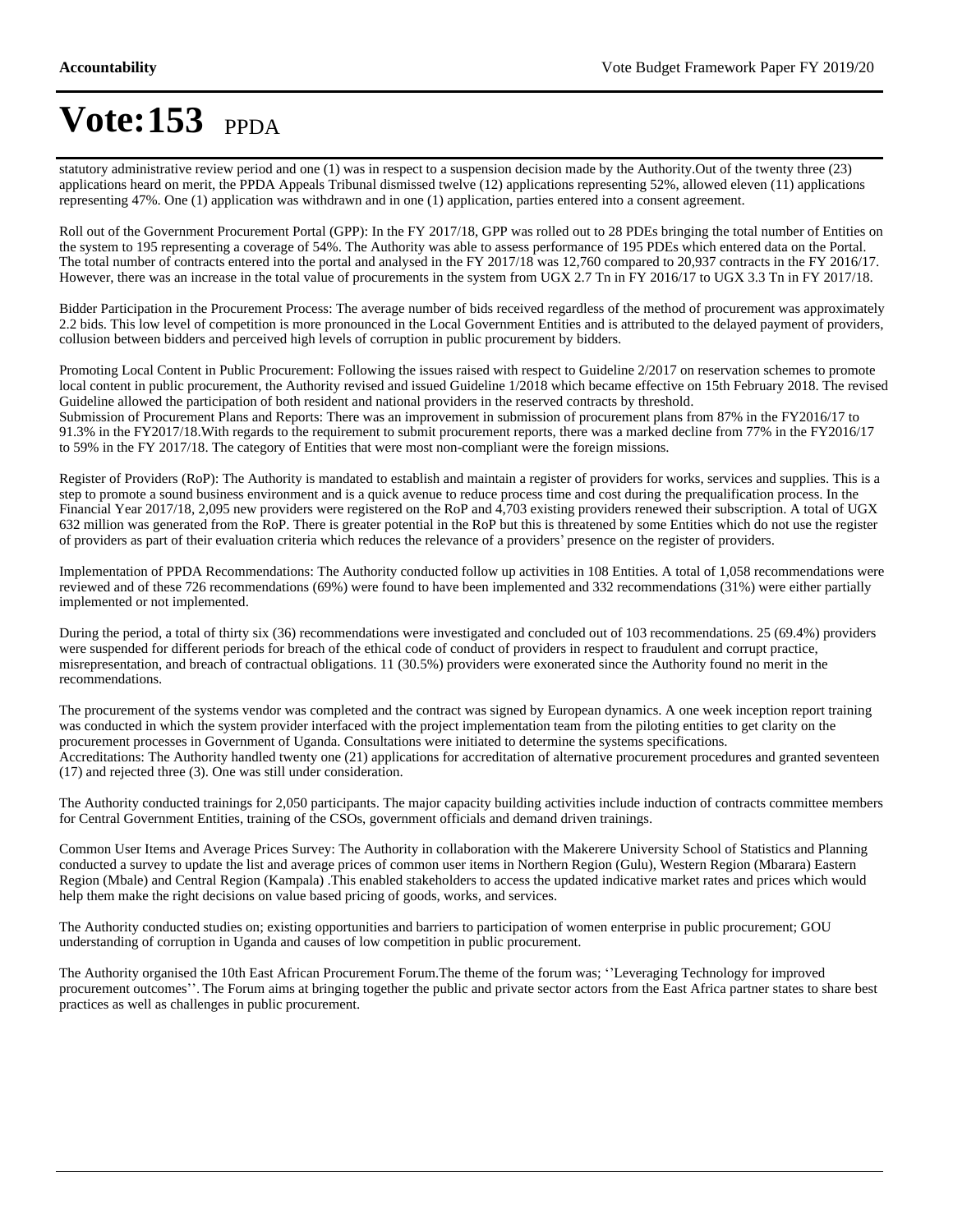#### **Performance as of BFP FY 2018/19 (Performance as of BFP)**

1. PPDA completed 9 procurement and disposal audits where 34% of the contracts were rated highly satisfactory, 50% were satisfactory and 16% were rated unsatisfactory. The Authority also completed 2 performance based contract audits.

2. The Authority completed 24 investigations worth UGX 131 Billion and found merit in 9 cases which revealed gross flouting of procurement procedures.

3. Thirteen applications for Administrative Review with a total estimated cost of UGX 128 Billion were handled by the Authority

4. Seven applications for accreditation for alternative procurement systems were handled from Entities where 5 applications were granted, and 2 applications were closed for lack of information.

5. The average number of bids received for all procurements irrespective of which method was used remained 1.8 bids per procurement.

6. The proportion of contracts awarded to local providers is 65% by value and 99% by number since local contractors continue to dominate the low value procurement contracts.

7. The vendor for the Electronic Government Procurement System commenced on customizing the system to fit the needs of the government of Uganda. The software specifications report was reviewed and forwarded to the vendor. The Authority is also working on the various systems which e-GP will interface with like the PBS, e-tax, NIS, IFMS among others.

8. The Authority handled one application for deviation from the use of standard bidding document in respect to procurement of an Integrated Human Capital Management system based on the World Bank Bidding document.

9. PPDA conducted follow up activities in 18 PDEs. A total of 356 recommendations were reviewed and of these 239 recommendations (67%) were found to have been implemented and 114 recommendations (33%) were either partially implemented or not implemented.

10. PPDA conducted training under supply and demand driven arrangements targeting different stakeholders bringing the total number of participants trained during the quarter to 256 stakeholders.

11. Conducted a survey to update the list and average prices of items commonly procured by Entities and produced a price list which is used as indicative figures for procurement planning.

12. The Authority conducted a study on to profile the key sectors of the economy with an aim of establishing local capacity to support the implementation of the local content initiatives in public procurement.

13. The site for the proposed PPDA-URF office block was handed over to M/S Seyani International and the project is expected to last 48 months. The contractor has commenced on the foundation works for the construction project.

A regional Office was opened in Mbale to serve 0ver 40 procuring and disposing Entities domiciled in the region including Entities in the Karamoja Region as a deliberate effort by the Authority to take its services closer to its clientele.

### **FY 2019/20 Planned Outputs**

1. Strengthening Transparency and Accountability in Public Procurement:

The Authority will closely monitor and report on the performance of the public procurement system by conducting risk-based Procurement Audits, Investigations, Follow-up on implementation of PPDA Recommendations, Handling Applications for Administrative Reviews and suspension of fraudulent Providers.

#### Procurement audits

The Authority plans to undertake a total of 140 procurement and disposal audits. All the procurement and disposal audit reports of 90 Entities will be analyzed in an Annual Audit Report. The audit reports will provide Entity specific recommendations aimed at improving procurement outcomes.

#### Investigations

The Authority handles investigations as and when they arise with a plan of 90 investigations this financial year. The outcome of investigations and follow-ups will lead to increased compliance with the law and identification of weaknesses that need to be addressed.

#### Follow-ups of PPDA recommendations

The Authority will follow up on the status of implementation of recommendations as issued by the Authority from audits, investigations and compliance checks. The Authority will follow up recommendations' implementation in 100 entities. Audit and investigation recommendations are followed up within six months of issuance of the reports.

#### Management Advisory Committee (MAC) Activities

The Authority will continue to facilitate the activities of MAC to expedite any applications for administrative review, requests for deviation from standard bidding documents, applications for accreditation for alternative procurement systems and suspensions.

#### 2. Increasing Competition and Contributing to Domestic Industry Development

This will be done through implementation of the Local Content Strategy; particularly the capacity building of the Local Providers, reservation of local contracts under specific sectors, simplification of bidding documentation for SMEs and enforcing the use of competitive methods in Entities.

#### 3. Enhancing the Efficiency of the Public Procurement Process

The Authority will maintain its focus on the Entities with the biggest procurement budgets to closely monitor their procurement plan implementation in order to enhance budget absorption. The Authority will prioritize the accreditation of alternative procurement systems for the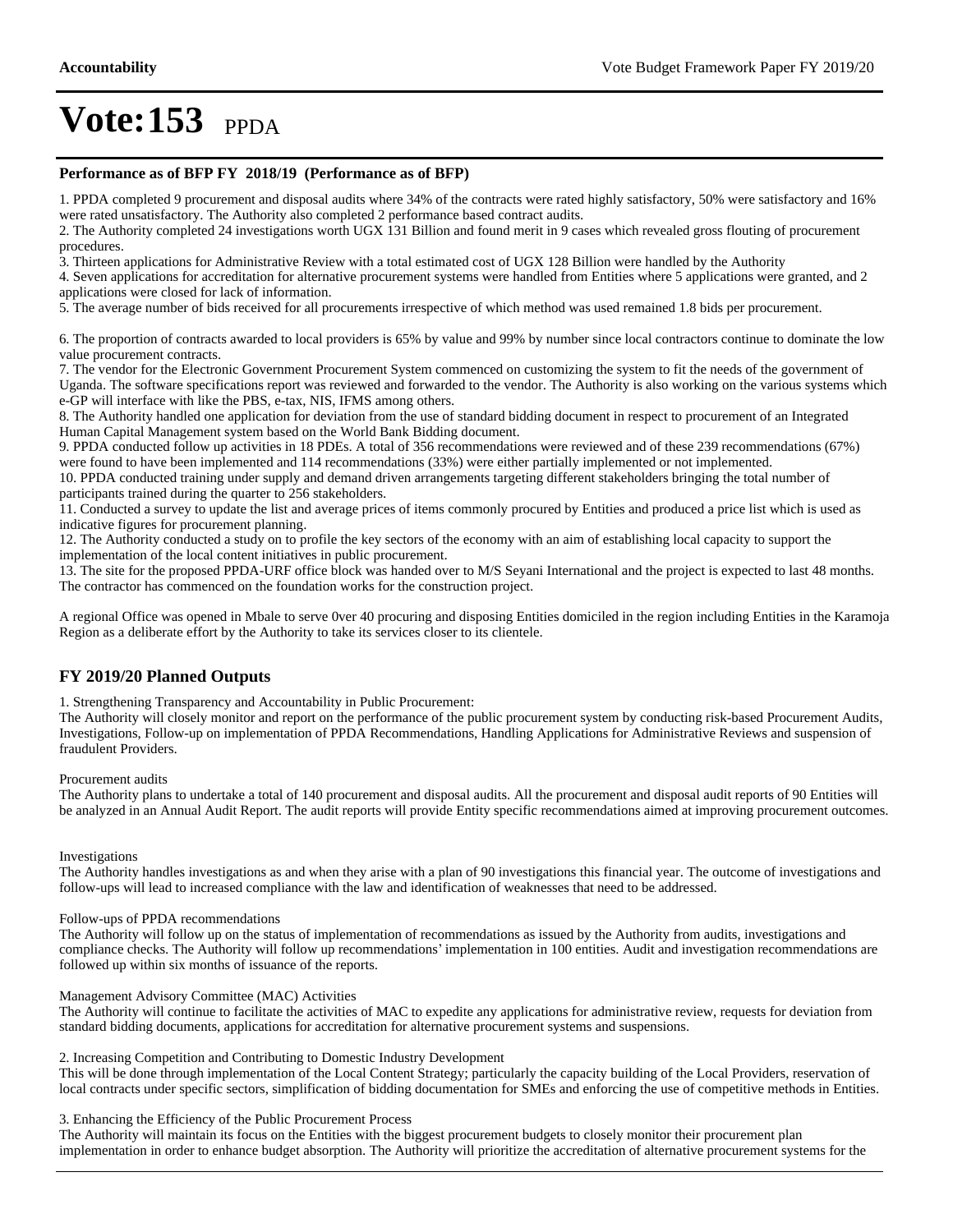Entities where market conditions do not allow effective application of the PPDA Act.

#### Amendment to the PPDA Act

The Authority shall in partnership with the Ministry of Finance, Planning and Economic Development and the Ministry of Justice and Constitutional Affairs expedite the amendment of the PPDA Act with an aim of improving efficiency, effectiveness and value for money in public procurement. Amendments will also be done to the attendant regulations, Standard Bidding Documents and Guidelines and build capacity on their usage.

#### 4. Monitoring Compliance of Procuring and Disposing Entities

The Authority will continue the roll out of the Government Procurement Portal to an additional 15 Entities. Continuous training and backstopping will be done for the existing entities on the system to ensure that data is timely input into the system. The data input into the system will be analyzed to produce the annual Government Procurement Portal Report.

#### Focus on High Spend Entities

 The Authority will identify high value cases on the procurement plans of the High Spend Entities for monitoring and assess on their implementation to facilitate budget absorption. The Authority will also have engagements/meetings with these High Spend Entities, undertake capacity building activities and prepare an annual High Spend Entities report.

#### 5. Strengthening Contract Management and Performance

This will be achieved through monitoring of contracts in Entities and systematically addressing the capacity gaps in contract management. The aim will be to increase the target of contracts completed within contractual time from the current 59% to 70%.

#### 6. Leveraging Technology to Improve Procurement Outcomes

In line with the Ugandan e-Government framework, the Authority with support from the World Bank will implement and roll out the e-Government Procurement system to ten pilot entities. The e-GP system is aimed at transforming the manual procurement system by use of ICT's in order to improve transparency, efficiency and service delivery. In addition to the above, the ICT unit will continue to carry out system administrative functions including providing disaster recovery services, management of the active directory, administration of all servers and network points, email management, ICT equipment maintenance, installation and configuration of new equipment.

#### 7. Enhancing the Effectiveness of Capacity Building, Research and Knowledge Management

This will be through broadening the capacity building tools including the use of the e-learning portal and addressing the growing need for specialized procurement skilling of key stakeholders.

The Authority will implement the capacity building strategy by maintaining institutional collaboration with professional bodies, government and training institutions for sustainable capacity building and development. The Authority using various approaches of capacity building, through workshops, hands on support to staff of PDEs; consultation meetings, e – learning and forums, will continue to provide training to several stakeholders in various categories including, providers, Accounting Officers, Procurement and Disposal Units staff, Contracts Committee members and members of the user departments, in both the Central and local government entities.

The training will mainly be based on the amendments to the PPDA Act 2003 and the attendant Regulations 2014, including the guidelines and the SBDs. In addition, the Authority plans to create awareness within Civil Society Organizations, the media & other stakeholders through procurement barazas to enable them promote best public procurement and disposal practices and accountability. The Capacity Building activities are estimated to facilitate 3000 participants.

#### Survey to update list of common user items and average prices

There is periodical need to update the price list quarterly due to the frequent changes in the market place. The Authority will update the list to guide entities in determining the average prices of common user items.

8. Strengthening the Internal PPDA Capacity to Deliver Improved Performance of Public Procurement: This will be done through capacity building of PPDA Staff, increasing the presence of PPDA in the Regions and the Construction of PPDA Headquarters for sustainability.

#### Monitoring the implementation of the Strategic Plan

Following the adoption of the FY 2014/15  $-$  2018/19 Strategic Plan, the Authority will continue to implement the strategic plan and the approved organization structure. The Authority will continue monitoring the implementation of the strategic plan across all its departments to ensure that the objectives of the strategic plan are achieved.

The Authority also plans to develop a new strategic plan that is aligned to the direction and time Horizon of the Third National Development Plan.

#### Construction of the PPDA - URF Joint Office

The Authority commenced the construction of the PDDA  $-$  URF joint office in the Financial Year 2017/2018 and will continue with the phased construction of the Office block which is being undertaken by M/S Seyani an MS symbion as the project supervising consultant.

9. Leveraging and Enhancing PPDA's Partnerships and Collaborations: The Authority will continue using the existing partnerships as well as establish new ones to achieve its strategic objectives.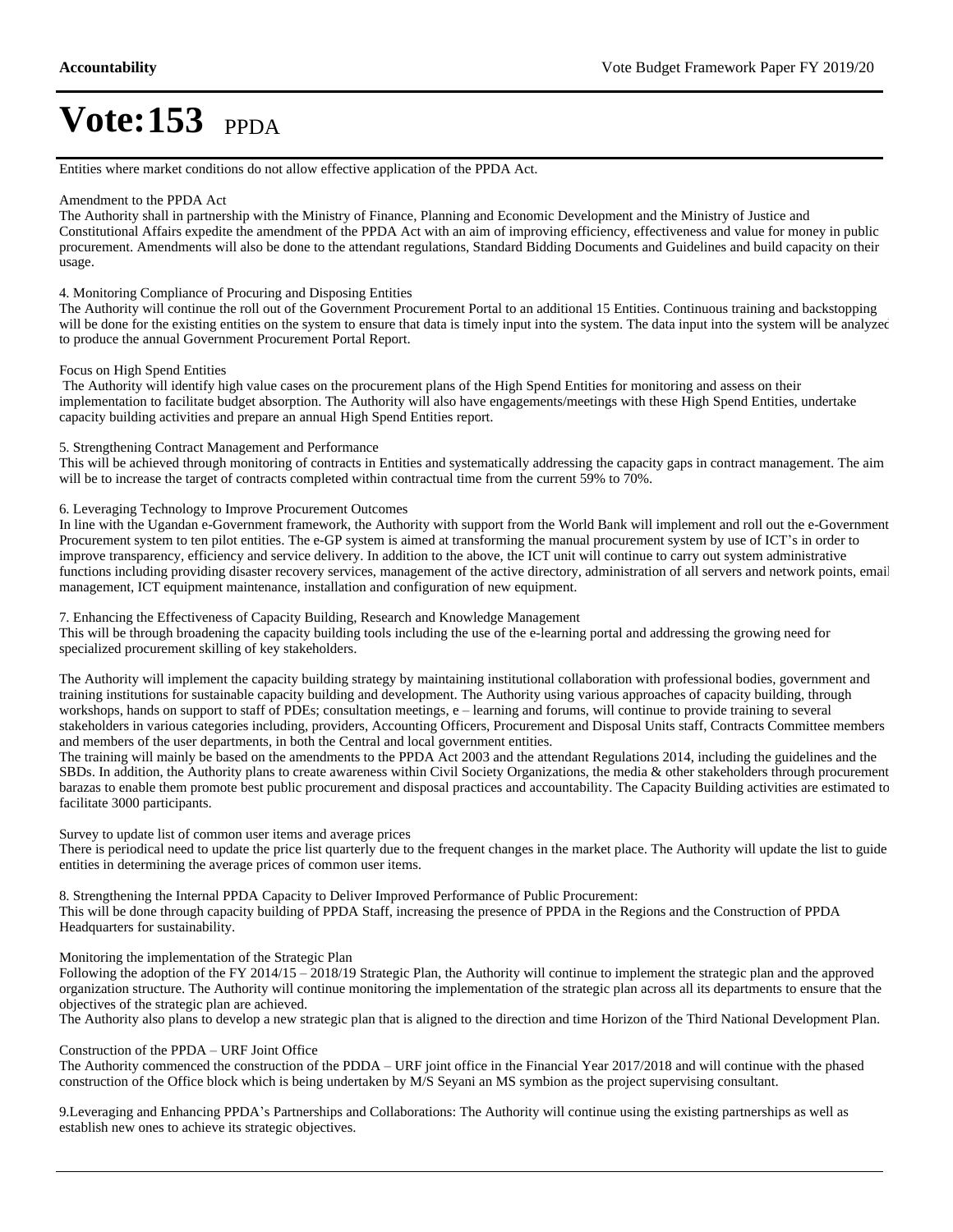### **Medium Term Plans**

Roll out of electronic government procurement Completion of the PPDA office block popularizing the use of e- learning system in building capacity

### **Efficiency of Vote Budget Allocations**

The Authority continues to allocate the biggest percentage of its budget to capital expenditure and for program activities.

### **Vote Investment Plans**

Construction of the PPDA URF Office block Procurement of ICT equipment

### **Major Expenditure Allocations in the Vote for FY 2019/20**

Construction of URF PPDA Office block UGX 10.7 Billion Wage expenditure UGX 6.8 billion Program activities

### **V3: PROGRAMME OUTCOMES, OUTCOME INDICATORS AND PROPOSED BUDGET ALLOCATION**

#### **Table V3.1: Programme Outcome and Outcome Indicators**

| <b>Programme:</b>                                        | 56 Regulation of the Procurement and Disposal System                                                                                                                                                                                                                 |                                                                                    |  |  |                            |                          |                          |  |
|----------------------------------------------------------|----------------------------------------------------------------------------------------------------------------------------------------------------------------------------------------------------------------------------------------------------------------------|------------------------------------------------------------------------------------|--|--|----------------------------|--------------------------|--------------------------|--|
| <b>Programme Objective:</b>                              | The Authority is mandated to regulate the procurement and disposal system in Uganda. The Strategic<br>objectives of the Authority as spelt out in the 2014/15 - 2018/19 Strategic plan are<br>i. Strengthening transparency and accountability in public procurement |                                                                                    |  |  |                            |                          |                          |  |
|                                                          |                                                                                                                                                                                                                                                                      | ii. Increasing competition and hence contributing to domestic industry development |  |  |                            |                          |                          |  |
|                                                          | iii. Enhancing the efficiency of public procurement system                                                                                                                                                                                                           |                                                                                    |  |  |                            |                          |                          |  |
|                                                          | iv. Strengthening contract management and performance                                                                                                                                                                                                                |                                                                                    |  |  |                            |                          |                          |  |
|                                                          | v. Leveraging technology to improve procurement outcomes                                                                                                                                                                                                             |                                                                                    |  |  |                            |                          |                          |  |
|                                                          | vi. Enhancing the performance of public procurement beyond compliance                                                                                                                                                                                                |                                                                                    |  |  |                            |                          |                          |  |
|                                                          | vii. Enhancing the effectiveness of capacity building, research and knowledge management                                                                                                                                                                             |                                                                                    |  |  |                            |                          |                          |  |
|                                                          |                                                                                                                                                                                                                                                                      |                                                                                    |  |  |                            |                          |                          |  |
| <b>Responsible Officer:</b>                              | <b>Benson Turamye</b>                                                                                                                                                                                                                                                |                                                                                    |  |  |                            |                          |                          |  |
|                                                          | Ag. Executive Director.                                                                                                                                                                                                                                              |                                                                                    |  |  |                            |                          |                          |  |
| <b>Programme Outcome:</b>                                | Improved procurement contract management and performance                                                                                                                                                                                                             |                                                                                    |  |  |                            |                          |                          |  |
| Sector Outcomes contributed to by the Programme Outcome  |                                                                                                                                                                                                                                                                      |                                                                                    |  |  |                            |                          |                          |  |
| 1. Value for money in the management of public resources |                                                                                                                                                                                                                                                                      |                                                                                    |  |  |                            |                          |                          |  |
|                                                          |                                                                                                                                                                                                                                                                      |                                                                                    |  |  | <b>Performance Targets</b> |                          |                          |  |
| <b>Programme Performance Indicators (Output)</b>         | 2017/18<br><b>Actual</b>                                                                                                                                                                                                                                             | 2018/19<br>Q1<br><b>Actual</b>                                                     |  |  | 2019/20<br><b>Target</b>   | 2020/21<br><b>Target</b> | 2021/22<br><b>Target</b> |  |
|                                                          |                                                                                                                                                                                                                                                                      |                                                                                    |  |  |                            |                          |                          |  |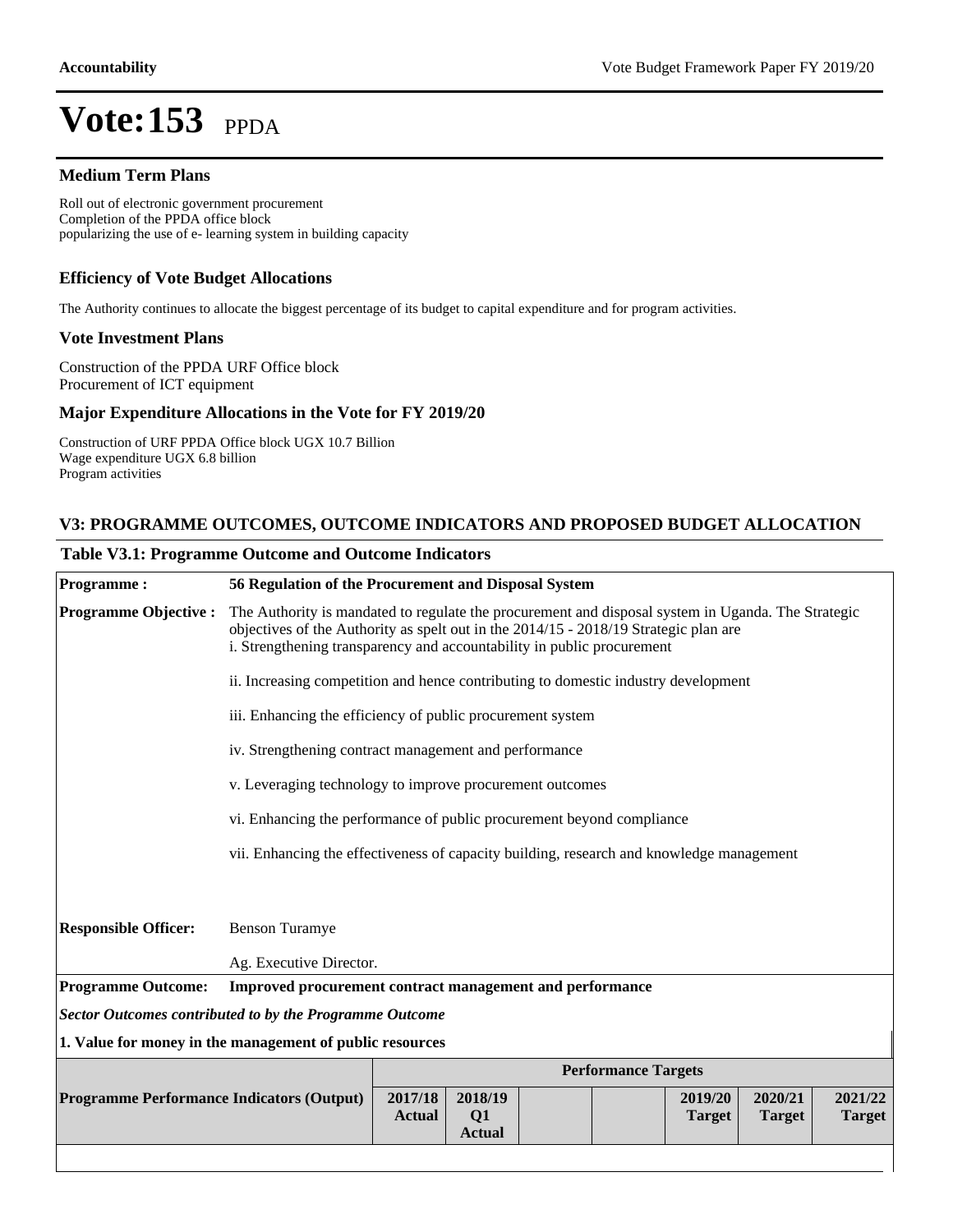open competition

## **Vote:153** PPDA

| • Proportion of contracts delivered within the<br>contractual value (no variations). |                                                                    |                                            |  | 100%                     | 100%                     | 100%                     |  |  |
|--------------------------------------------------------------------------------------|--------------------------------------------------------------------|--------------------------------------------|--|--------------------------|--------------------------|--------------------------|--|--|
| • % of entities rated satisfactory from<br>procurement audits                        | 92%                                                                |                                            |  | 100%                     | 100%                     | 100%                     |  |  |
| • Proportion of contracts completed as per<br>contractual time.                      | 54%                                                                |                                            |  | 100%                     | 75%                      | 78%                      |  |  |
| <b>Programme Outcome:</b>                                                            | Increased participation of local contractors in public procurement |                                            |  |                          |                          |                          |  |  |
|                                                                                      | <b>Sector Outcomes contributed to by the Programme Outcome</b>     |                                            |  |                          |                          |                          |  |  |
| 1. Value for money in the management of public resources                             |                                                                    |                                            |  |                          |                          |                          |  |  |
|                                                                                      | <b>Performance Targets</b>                                         |                                            |  |                          |                          |                          |  |  |
| <b>Programme Performance Indicators (Output)</b>                                     | 2017/18<br><b>Actual</b>                                           | 2018/19<br>Q <sub>1</sub><br><b>Actual</b> |  | 2019/20<br><b>Target</b> | 2020/21<br><b>Target</b> | 2021/22<br><b>Target</b> |  |  |
| • Proportion of contracts by value awarded to<br>local contractors.                  |                                                                    |                                            |  | 75%                      | 78%                      | 80%                      |  |  |
| • Average number of bids received per contract.                                      |                                                                    |                                            |  | $\overline{\mathbf{5}}$  |                          | 6                        |  |  |
| • Proportion of contracts by value subjected to                                      |                                                                    |                                            |  | 80%                      | 80%                      | 80%                      |  |  |

## **Table V3.2: Past Expenditure Outturns and Medium Term Projections by Programme**

| <b>Billion Uganda shillings</b>                         | 2017/18        | 2018/19                                   |        | 2019/20                          | <b>MTEF Budget Projections</b> |         |         |         |
|---------------------------------------------------------|----------------|-------------------------------------------|--------|----------------------------------|--------------------------------|---------|---------|---------|
|                                                         | <b>Outturn</b> | <b>Approved Spent By</b><br><b>Budget</b> | End O1 | <b>Proposed</b><br><b>Budget</b> | 2020/21                        | 2021/22 | 2022/23 | 2023/24 |
| Vote:153 PPDA                                           |                |                                           |        |                                  |                                |         |         |         |
| 12 General Administration and Support Services          | 0.000          | 0.000                                     | 0.000  | 6.879                            | 6.678                          | 6.678   | 6.678   | 6.678   |
| 56 Regulation of the Procurement and Disposal<br>System | 13.110         | 24.852                                    | 2.702  | 17.973                           | 21.754                         | 23.704  | 25.990  | 28.675  |
| <b>Total for the Vote</b>                               | 13.110         | 24.852                                    | 2.702  | 24.852                           | 28.432                         | 30.383  | 32.668  | 35.353  |

### **V4: SUBPROGRAMME PAST EXPENDITURE OUTTURNS AND PROPOSED BUDGET ALLOCATIONS**

## **Table V4.1: Past Expenditure Outturns and Medium Term Projections by SubProgramme**

| Billion Uganda shillings                                        | 2017/18        | 2018/19               |                          | 2019/20                          | <b>Medium Term Projections</b> |         |         |         |
|-----------------------------------------------------------------|----------------|-----------------------|--------------------------|----------------------------------|--------------------------------|---------|---------|---------|
|                                                                 | Outturn Budget | <b>Approved Spent</b> | $ $ By<br><b>End Sep</b> | <b>Proposed</b><br><b>Budget</b> | 2020/21                        | 2021/22 | 2022/23 | 2023/24 |
| Programme: 12 General Administration and Support Services       |                |                       |                          |                                  |                                |         |         |         |
| 06 Corporate Affairs                                            | 0.000          | 0.000                 | 0.000                    | 2.776                            | 2.849                          | 2.849   | 2.849   | 2.849   |
| 07 Operations                                                   | 0.000          | 0.000                 | 0.000                    | 4.103                            | 3.829                          | 3.829   | 3.829   | 3.829   |
| <b>Total For the Programme: 12</b>                              | 0.000          | 0.000                 | 0.000                    | 6.879                            | 6.678                          | 6.678   | 6.678   | 6.678   |
| Programme: 56 Regulation of the Procurement and Disposal System |                |                       |                          |                                  |                                |         |         |         |
| 02 Performance Monitoring                                       | 0.000          | 0.000                 | 0.000                    | 2.959                            | 3.000                          | 4.200   | 4.400   | 5.500   |
| 03 Capacity Building and Advisory Services                      | 0.000          | 0.000                 | 0.000                    | 1.371                            | 1.500                          | 2.000   | 2.800   | 3.000   |
| 04 Legal and Investigations                                     | 0.000          | 0.000                 | 0.000                    | 1.341                            | 1.500                          | 2.200   | 2.700   | 3.300   |
| 05 E-Government                                                 | 0.000          | 0.000                 | 0.000                    | 1.308                            | 2.561                          | 2.112   | 2.897   | 3.682   |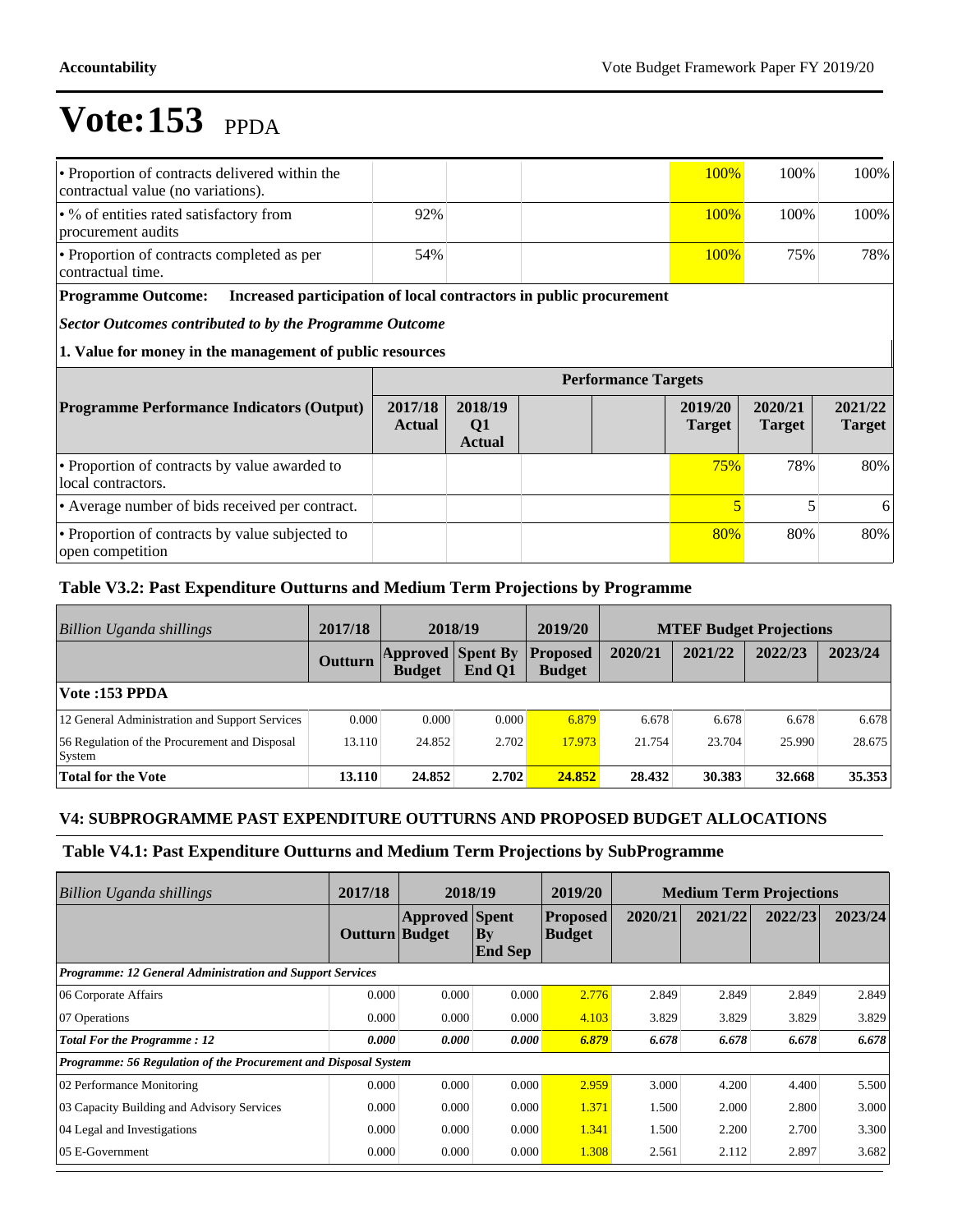| 1225 Support to PPDA               | 2.320         | 10.994 | 0.005 | 10.994 | 13.193 | 13.193 | 13.193 | 3.193  |
|------------------------------------|---------------|--------|-------|--------|--------|--------|--------|--------|
| <b>Total For the Programme: 56</b> | 13.110        | 24.852 | 2.702 | 17.973 | 21.754 | 23.704 | 25.990 | 28.675 |
| <b>Total for the Vote :153</b>     | <b>13.110</b> | 24.852 | 2.702 | 24.852 | 28.432 | 30.383 | 32.668 | 35.353 |

## **Table V4.2: Key Changes in Vote Resource Allocation**

| Major changes in resource allocation over and above the<br>previous financial year | <b>Justification for proposed Changes in Expenditure and</b><br><b>Outputs</b>     |
|------------------------------------------------------------------------------------|------------------------------------------------------------------------------------|
| Vote:153 PPDA                                                                      |                                                                                    |
| Programme: 12 General Administration and Support Services                          |                                                                                    |
| <b>Output: 12 Planning, Monitoring and Evaluation</b>                              |                                                                                    |
| 2.533<br>Change in Allocation (UShs Bn):                                           | Change in vote structure. The out put "05" was split into<br>outputs "12" and "13" |
| <b>Output: 13 Internal Audit</b>                                                   |                                                                                    |
| 0.243<br>Change in Allocation (UShs Bn):                                           | Change in vote structure. The out put "05" was split into<br>outputs "12" and "13" |
| <b>Output: 19 Human Resource Management Services</b>                               |                                                                                    |
| 4.103<br>Change in Allocation (UShs Bn):                                           | Change in vote structure where out put "04" became output<br>"19"                  |
| Programme: 56 Regulation of the Procurement and Disposal System                    |                                                                                    |
| <b>Output: 01 Performance Monitoring Directorate</b>                               |                                                                                    |
| Change in Allocation (UShs Bn):<br>(2.930)                                         | Change in vote structure. output "01" was split into outputs<br>"06" and "07"      |
| <b>Output: 02 Capacity Building and Advisory Services Directorate</b>              |                                                                                    |
| Change in Allocation (UShs Bn):<br>(1.646)                                         | Change in vote structure. Where output 02 became output<br>"08"                    |
| <b>Output: 03 Legal and Investigations Directorate</b>                             |                                                                                    |
| (1.323)<br>Change in Allocation (UShs Bn):                                         | Change in vote structure. This output was split into outputs<br>"09" and "10"      |
| <b>Output: 04 Operations Directorate</b>                                           |                                                                                    |
| Change in Allocation (UShs Bn):<br>(4.023)                                         | Change in vote structure. This key output changed into<br>output "19"              |
| <b>Output: 05 Corporate Directorate</b>                                            |                                                                                    |
| (3.936)<br>Change in Allocation (UShs Bn):                                         | Change in vote structure . This key output was split into<br>outputs "12" and "13" |
| <b>Output: 06 Procurement and Disposal Audit</b>                                   |                                                                                    |
| Change in Allocation (UShs Bn):<br>2.440                                           | Change in vote structure. output "01" was split into outputs<br>"06" and "07"      |
| <b>Output: 07 Compliance Monitoring</b>                                            |                                                                                    |
| 0.519<br>Change in Allocation (UShs Bn):                                           | Change in vote structure. output "01" was split int0 outputs<br>"06" and "07"      |
| <b>Output: 08 Capacity Building and Research</b>                                   |                                                                                    |
| 1.371<br>Change in Allocation (UShs Bn):                                           | Change in vote structure. Where output 02 became output<br>"08"                    |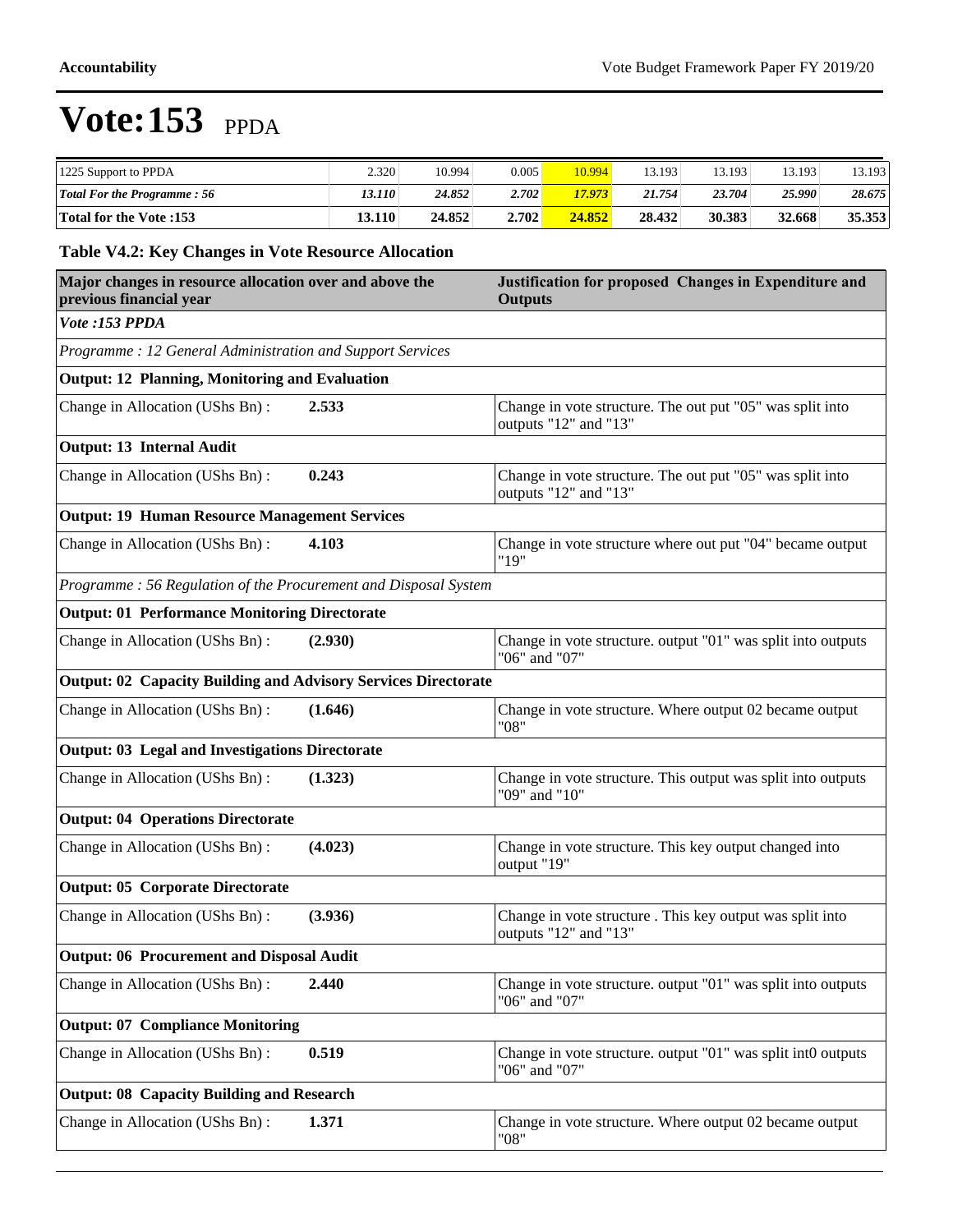| <b>Output: 09 Legal Services and Investigations</b>                         |         |                                                                                                                                                           |  |  |  |  |
|-----------------------------------------------------------------------------|---------|-----------------------------------------------------------------------------------------------------------------------------------------------------------|--|--|--|--|
| Change in Allocation (UShs Bn):                                             | 0.722   | Change in vote structure. output "03" was split into outputs<br>"09" and "10"                                                                             |  |  |  |  |
| <b>Output: 10 Procurement Complaints</b>                                    |         |                                                                                                                                                           |  |  |  |  |
| Change in Allocation (UShs Bn):                                             | 0.618   | Change in vote structure. output "03" was split into outputs<br>"09" and "10"                                                                             |  |  |  |  |
| Output: 11 E-Government procurement system management unit                  |         |                                                                                                                                                           |  |  |  |  |
| Change in Allocation (UShs Bn):                                             | 1.308   | Creation of a new key output to cater for the electronic<br>procurement system management unit. The budgetary<br>allocation was obtained from output "05" |  |  |  |  |
| <b>Output: 75 Purchase of Motor Vehicles and Other Transport Equipment</b>  |         |                                                                                                                                                           |  |  |  |  |
| Change in Allocation (UShs Bn):                                             | (0.270) | Motor vehicles were procured in FY 2018/19                                                                                                                |  |  |  |  |
| Output: 76 Purchase of Office and ICT Equipment, including Software         |         |                                                                                                                                                           |  |  |  |  |
| Change in Allocation (UShs Bn):                                             | (0.251) | A big investment was made in the previous year for ICT<br>equipment. Therefore a reduced investment is required in FY<br>2019/20                          |  |  |  |  |
| <b>Output: 78 Purchase of Office and Residential Furniture and Fittings</b> |         |                                                                                                                                                           |  |  |  |  |
| Change in Allocation (UShs Bn):                                             | 0.010   | Replacement of aging furniture                                                                                                                            |  |  |  |  |

## **Table V4.3: Major Capital Investment (Capital Purchases outputs over 0.5Billion)**

| <b>FY 2018/19</b>                                                        | <b>FY 2019/20</b>                                                             |       |                                                                                                        |
|--------------------------------------------------------------------------|-------------------------------------------------------------------------------|-------|--------------------------------------------------------------------------------------------------------|
| <b>Appr. Budget and Planned Outputs</b>                                  | <b>Expenditures and Achievements</b><br>by end Sep                            |       | <b>Proposed Budget and Planned Outputs</b>                                                             |
| Vote 153 PPDA                                                            |                                                                               |       |                                                                                                        |
| Programme: 56 Regulation of the Procurement and Disposal System          |                                                                               |       |                                                                                                        |
| Project : 1225 Support to PPDA                                           |                                                                               |       |                                                                                                        |
| <b>Output: 72 Government Buildings and Administrative Infrastructure</b> |                                                                               |       |                                                                                                        |
| Construction of Office block.                                            | site undertaken.<br>Piling for the foundation of the<br>building in progress. |       | 38% Excavation of the construction <b>Physical progress on the construction of</b><br>the Office block |
| <b>Total Output Cost(Ushs)</b><br>Thousand):                             | 10.230                                                                        | 0.005 | 10.741                                                                                                 |
| Gou Dev't:                                                               | 10.230                                                                        | 0.005 | 10.741                                                                                                 |
| Ext Fin:                                                                 | 0.000                                                                         | 0.000 | 0.000                                                                                                  |
| $A.I.A$ :                                                                | 0.000<br>0.000                                                                |       | 0.000                                                                                                  |

## *V5: VOTE CHALLENGES FOR 2019/20 AND ADDITIONAL FUNDING REQUESTS*

**Vote Challenges for FY 2019/20**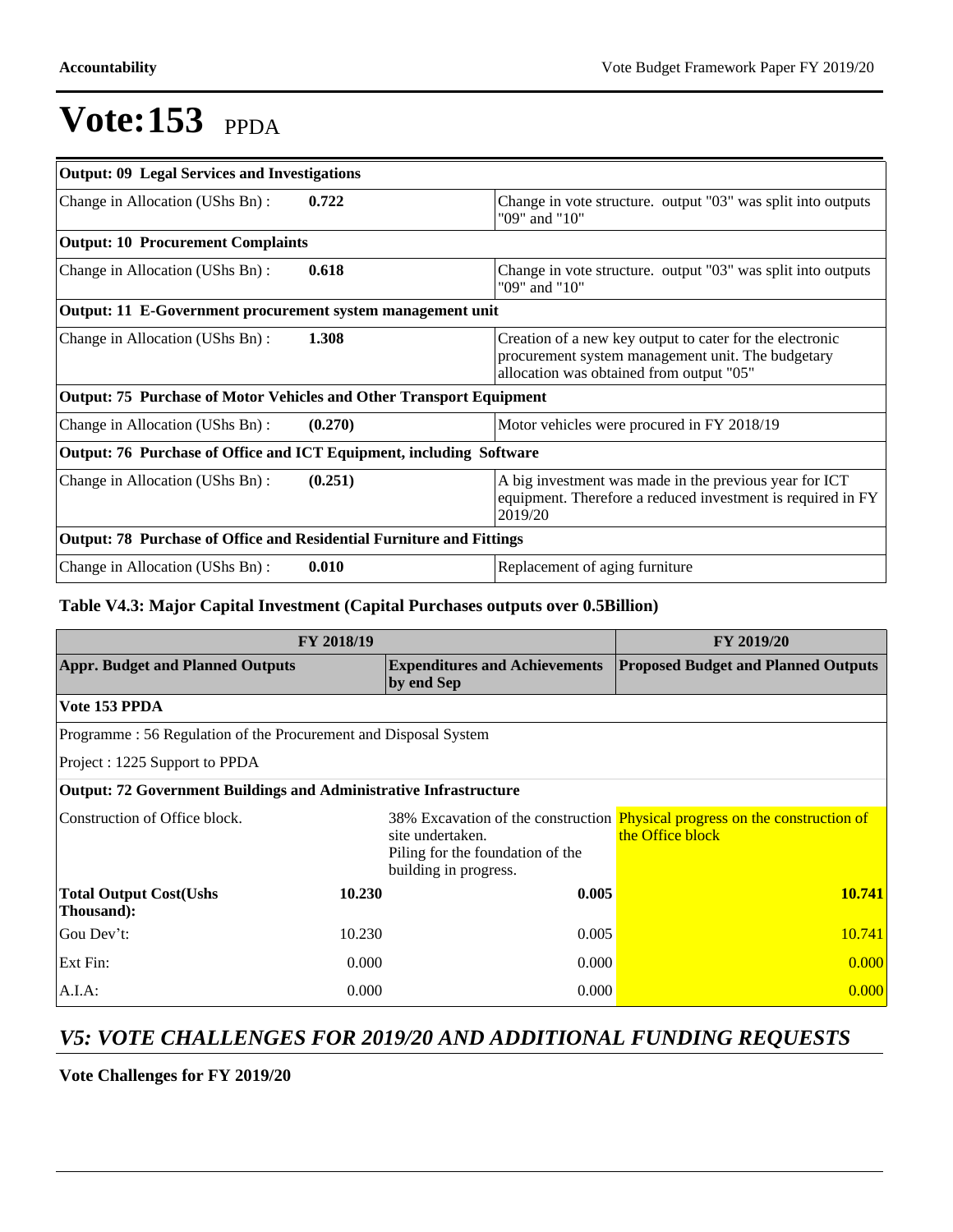a) Weak Contract Management: Though big strides have been made in the post contracting stage, many procurements are mismanaged at the contract management stage where contract managers do not diligently carry out their duties and leave government projects at the mercy of the profit motivated contractors who end up doing substandard work. The Authority recommends that the Accounting Officers should prevail over User Departments to appoint contract supervisors/managers that should report any deviations from the terms and conditions of the signed contracts.

b) Corruption and Unethical Practices: Public procurement is prone to corruption, particularly due to the high value transactions, complexity and close interaction between the public and private sector through the bidding processes. Evaluation of Bids persists to be perceived as the stage most susceptible to corruption. Corruption in procurement erodes bidder confidence and results into higher bid prices that ultimately increases the cost of delivering services to citizens. While PPDA cannot alone totally remove corruption that is pervasive in the society, as the Regulator, it is incumbent upon PPDA to ensure that the system promotes transparency, efficiency, economy, fairness, and accountability where corrupt activities will be more difficult to conceal and will be easier to punish administratively or criminally. This requires strong partnerships with other oversight and enforcement agencies as well as the civil society.

c) Delays in Evaluation of bids especially for High Value Contracts: There still exist challenges in the evaluation of procurements which stem from unethical conduct where evaluators disclose information unofficially which results into lengthy appeals that sometimes end up in courts of law. This unnecessarily lengthens the procurement process. The amendment of the PPDA Act should be able to solve some of these delays.

d) Poor Planning in Procurements: Entities are continuously failing to plan and cost procurements especially the big and complex projects and as a result they end up over or undervaluing procurements. This is caused by failure of Entities to clearly scope the proposed projects.

e) Manual Procurement System: As a regulator, the Authority is constrained by the inaccurate data and reports submitted by Entities due to the manual system. This has been worsened by failure to have easy access to the Integrated Financial Management System (IFMS) real time to verify accuracy of the data submitted by the Entities. The manual procurement process is further more prone to manipulation/bid tampering and inefficiencies in the process.

f) Failure of PDEsto Implement PPDA Recommendations: The Effectiveness of audits, investigations and administrative reviews conducted by the Authority lies in the implementation of the recommendations issued. The status of implementation of recommendations during FY 2017/18 was 69%. Failure by Entities to implement recommendations slows down the efforts of the Authority to improve the performance of the public procurement system in Uganda. The Authority will continue to timely monitor the implementation of the recommendations, address the capacity gaps in PDEs through training interventions as well as work with other competent authorities like the Office of the Secretary to the Treasury, the Ministry of Local Government, the Inspectorate of Government, Public Service Commission, Inspector General of Government, and the Office of the Auditor General to enforce implementation of PPDA recommendations.

b) Limited funding for Audit coverage: Due to funding constraints, the Authority is not able to audit all the Entities under its jurisdiction and currently conducts audits on a sample and risk basis. The current audit coverage is only 35% and this position is continuously being worsened by the ever increasing number of both Central and Local Government Entities.

c) Delays in amendments to the Local Government PPDA Regulations: The amendment process of the Local Governments (PPDA) Regulations was halted;pending the finalisation of the review of the PDPA Act. It is now planned that the review of the PPDA Regulations and Local Government(PPDA) Regulations, 2006 shall be reviewed at the same time for a harmonised position. This delay in the amendments of the Local Government(PPDA) Regulations, 2006 may continue to hamper efficiency in the Local Government procurements.

| Additional requirements for funding and outputs in 2019/20      | Justification of requirement for additional outputs and<br>funding                                                                                                                                                                                                                                            |
|-----------------------------------------------------------------|---------------------------------------------------------------------------------------------------------------------------------------------------------------------------------------------------------------------------------------------------------------------------------------------------------------|
| Vote: 153 PPDA                                                  |                                                                                                                                                                                                                                                                                                               |
| Programme: 56 Regulation of the Procurement and Disposal System |                                                                                                                                                                                                                                                                                                               |
| <b>OutPut: 06 Procurement and Disposal Audit</b>                |                                                                                                                                                                                                                                                                                                               |
| Funding requirement UShs Bn: 6.300                              | The current audit coverage stands at 33% which forces the<br>Authority to conduct audits on a sample basis (based on risk<br>and value). The increase in audit coverage would help to<br>improve procurement outcomes and delivery of public<br>procurement contracts including the NDP II flagship projects. |
| <b>OutPut : 07 Compliance Monitoring</b>                        |                                                                                                                                                                                                                                                                                                               |

## **Table V5.1: Additional Funding Requests**